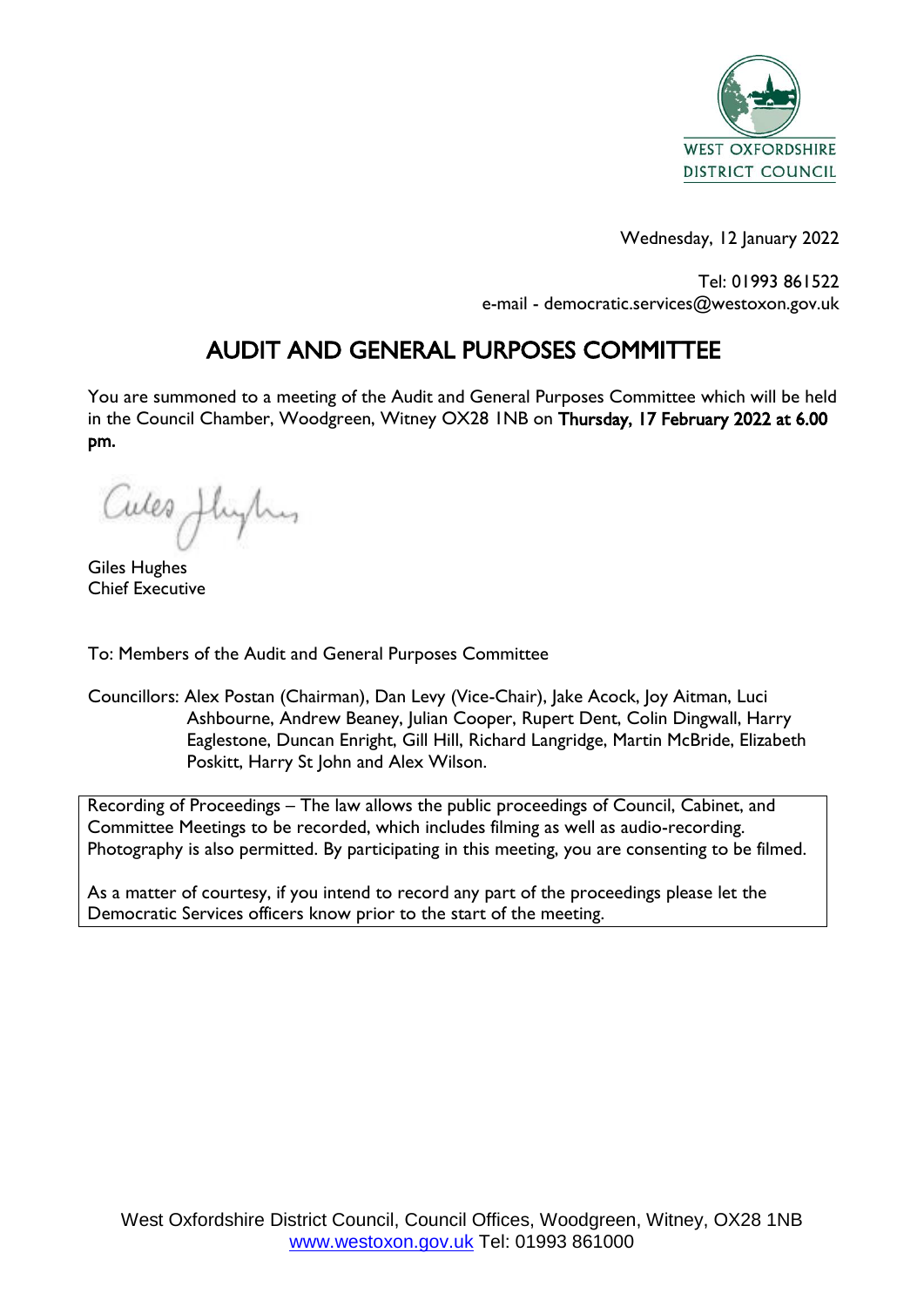# AGENDA

1. Minutes of Previous Meeting (Pages 5 - 8)

To approve the minutes of the meeting held on 24 November 2021.

# 2. Apologies for Absence

To receive any apologies for absence.

## 3. Declarations of Interest

To receive any declarations from Members of the Committee on any items to be considered at the meeting

## 4. Participation of the Public

To receive any submissions from members of the public, in accordance with the Council's Rules of Procedure.

5. External Audit Contract (Pages 9 - 30)

Purpose

To consider the options for procuring the Council's external audit services for the period from 2023/24 and to make a recommendation to the Council.

#### Recommendation

- a) That the committee considers the options for procuring the Council's external audit service for the period from 2023/24; and
- b) Recommends to Council procurement through the National Procurement Framework using Public Sector Audit Appointments Ltd.
- 6. Annual Governance Statement Action Plan (Pages 31 38)
	- Purpose

This report presents an update on the Governance Action Plan for 2021/22.

#### Recommendation

To note progress against items in the Governance Action Plan for 2021/22.

# 7. Corporate Risk Register Updates and Updated Risk and Opportunity Management Strategy (Pages 39 - 80)

Purpose

To update the Committee on the changes to the Council's corporate risk register at the end of Quarter Two of 2020/21 and put before members a revised Risk and Opportunity Management Strategy for approval.

## Recommendations

- (a) That the corporate risk register be noted; and
- (b) That the Risk and Opportunity Management Strategy at Annex B be approved.